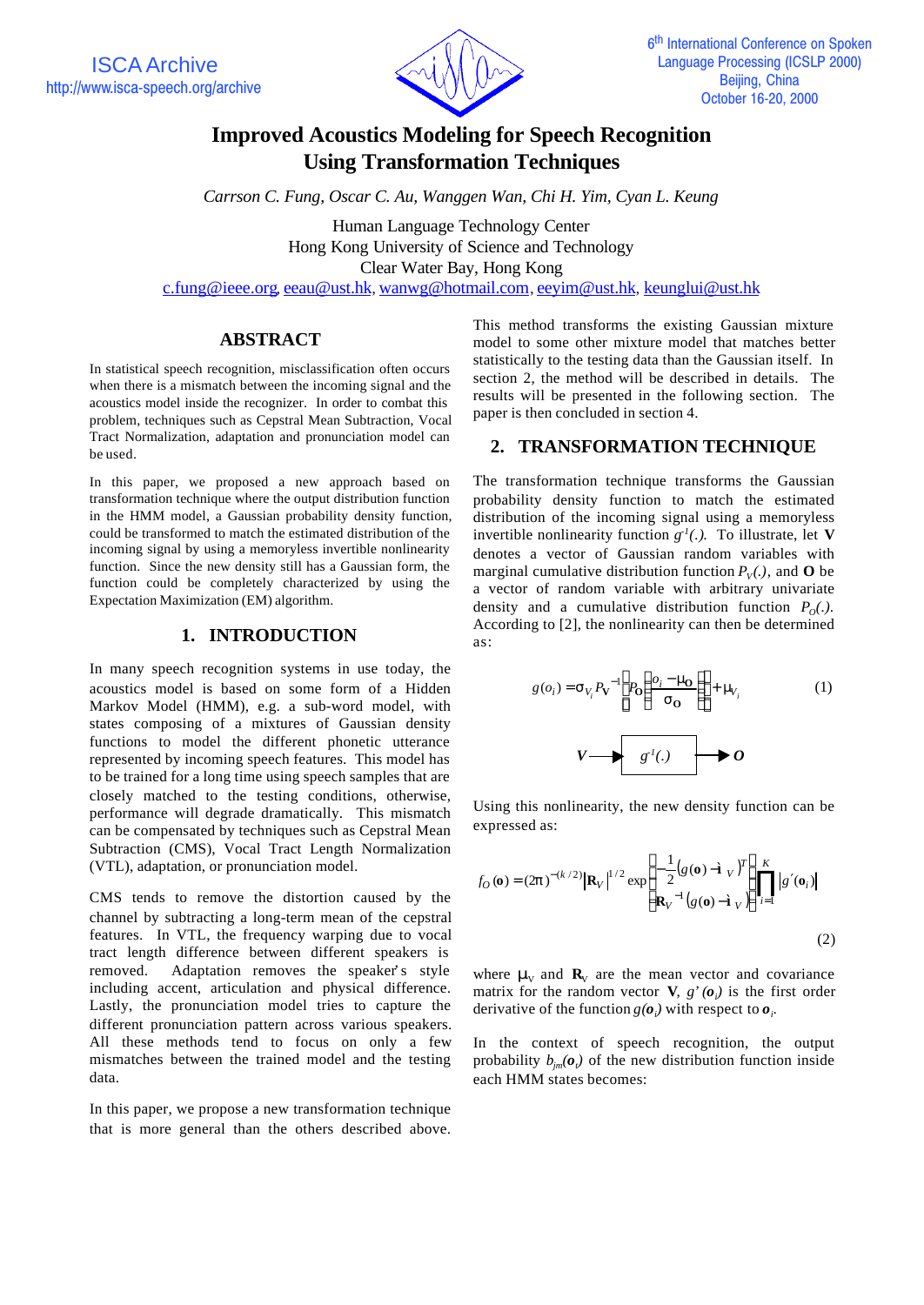$$
b_{jm}(\mathbf{o}_t) = \sum_{m=1}^{M} c_{jm} f(\mathbf{o}_t)
$$
 (3)

where *j* denotes the state, *m* denotes the mixture index with a maximum number of *M* mixtures, and  $c_{jm}$  is the mixture weight. The vector  $\boldsymbol{o}_t$  is the observation vector.

Since the new density in Eq. (2) still has Gaussian form, it can be completely characterized by the memoryless nonlinearity, its mean vector and covariance matrix. These parameters, as well as the mixture weight, initial state probability  $\boldsymbol{p}$ , state-transition probability  $a_{ij}$ , can all be estimated by using the EM algorithm. The reestimation formulas for the initial state distribution, statetransition probability distribution, mixture weight, mean, and covariance are given below.

Initial State Distribution:

$$
\overline{p}_i = \frac{P(\mathbf{O}, q_0 = i | \mathbf{I})}{P(\mathbf{O} | \mathbf{I})}
$$
(4)

State-Transition Probability Distribution:

$$
\overline{a}_{ij} = \frac{\sum_{t=1}^{T} P(\mathbf{O}, q_{t-1} = i, q_t = j | \mathbf{I})}{\sum_{t=1}^{T} P(\mathbf{O}, q_{t-1} = i | \mathbf{I})}
$$
(5)

Mixture Weight:

$$
\bar{c}_{jm} = \frac{\sum_{t=1}^{T} \frac{P(\mathbf{O}, q_t = j, m_t = m | \mathbf{I})}{P(\mathbf{O} | \mathbf{I})}}{\sum_{t=1}^{T} \frac{P(\mathbf{O}, q_t = j | \mathbf{I})}{P(\mathbf{O} | \mathbf{I})}}
$$
(6)

Mean:

$$
\overline{\mathbf{i}}_{jm} = \frac{\sum_{t=1}^{T} \frac{P(\mathbf{O}, q_t = j, m_t = m | \mathbf{I})}{P(\mathbf{O} | \mathbf{I})} g_{jm}(\mathbf{o}_t)}{\sum_{t=1}^{T} \frac{P(\mathbf{O}, q_t = j, m_t = m | \mathbf{I})}{P(\mathbf{O} | \mathbf{I})}}
$$
(7)

Covariance:

$$
\overline{\mathbf{R}}_{jm} = \frac{\sum_{t=1}^{T} P(\mathbf{O}, q_t = j, m_t = m | \mathbf{I})}{P(\mathbf{O} | \mathbf{I})} [g_{jm}(\mathbf{o}_t) - \mathbf{\hat{i}}_{jm}] [g_{jm}(\mathbf{o}_t) - \mathbf{\hat{i}}_{jm}]^T}{\sum_{t=1}^{T} P(\mathbf{O}, q_t = j, m_t = m | \mathbf{I})}{P(\mathbf{O} | \mathbf{I})}
$$
(8)

These equations are all derived by the EM algorithm and are very similar to the ones without the transformation. The only differences are the output distribution, mean, and covariance as stated in Eq. (3), (7), and (8). The only remaining problem is to find an appropriate *g(.)* function to successfully transform the trained Gaussian models in the HMM to match the distribution of the observation vectors.

Determining the "right"  $g(.)$  is a difficult task since there is no analytical way of figuring out what it is. Several different distribution functions can be used to see which function would produce a better model under a given condition. One of the functions that were used was the Laplacian function. This function was used because of its heavy-tailed distribution, which can more accurately model non-homogenous noise [3]. Homogeneous can be modeled by Gaussian's.

According to Eq. (1), the first step is to normalize the features by subtracting off the mean and dividing it by the variance. Then the cumulative distribution of the Laplacian is computed with the resulting value as the argument for the inverse Gaussian CDF. After the inverse Gaussian CDF is taken, the mean and variance are then applied according to Eq. (1) to compute the transformation function. Any initial value for the Gaussian mean and variance can be used since they will subsequently be updated during the re-estimation process. The mean and variance for the Laplacian were fixed as 0 and 1 throughout the simulation. These values were used initially by the Gaussian as well. Once *g(.)* is determined, Eq. (3) - (8) can be used for re-estimation.

#### **3. RESULTS**

In this paper, only a preliminary experiment using Laplacian univariate density is performed. As discussed earlier, Laplacian is considered to be a good function to start with because of its heavy-tailed property.

The simulation consisted of two parts: training and recognition. The recognizer was trained using the clean TIMIT database with 55 phones and was tested using the clean and noisy TIMIT data. The noisy data were created by adding appropriate amount of white noise, which created data with SNR ranging from 20 to 0 dB. These speech data were transformed into the popular Mel-Frequency Cepstral Coefficients with delta-, delta-delta-, and energy values; making a total of 39 components per vector. The number of states per model is 5 with 2 states being non-emitting nodes. The number of mixtures was 5 per state.

Once the training for the new model is done, recognition can be carried out utilizing Eq. (3) during Viterbi decoding to obtain the output probability. All the re